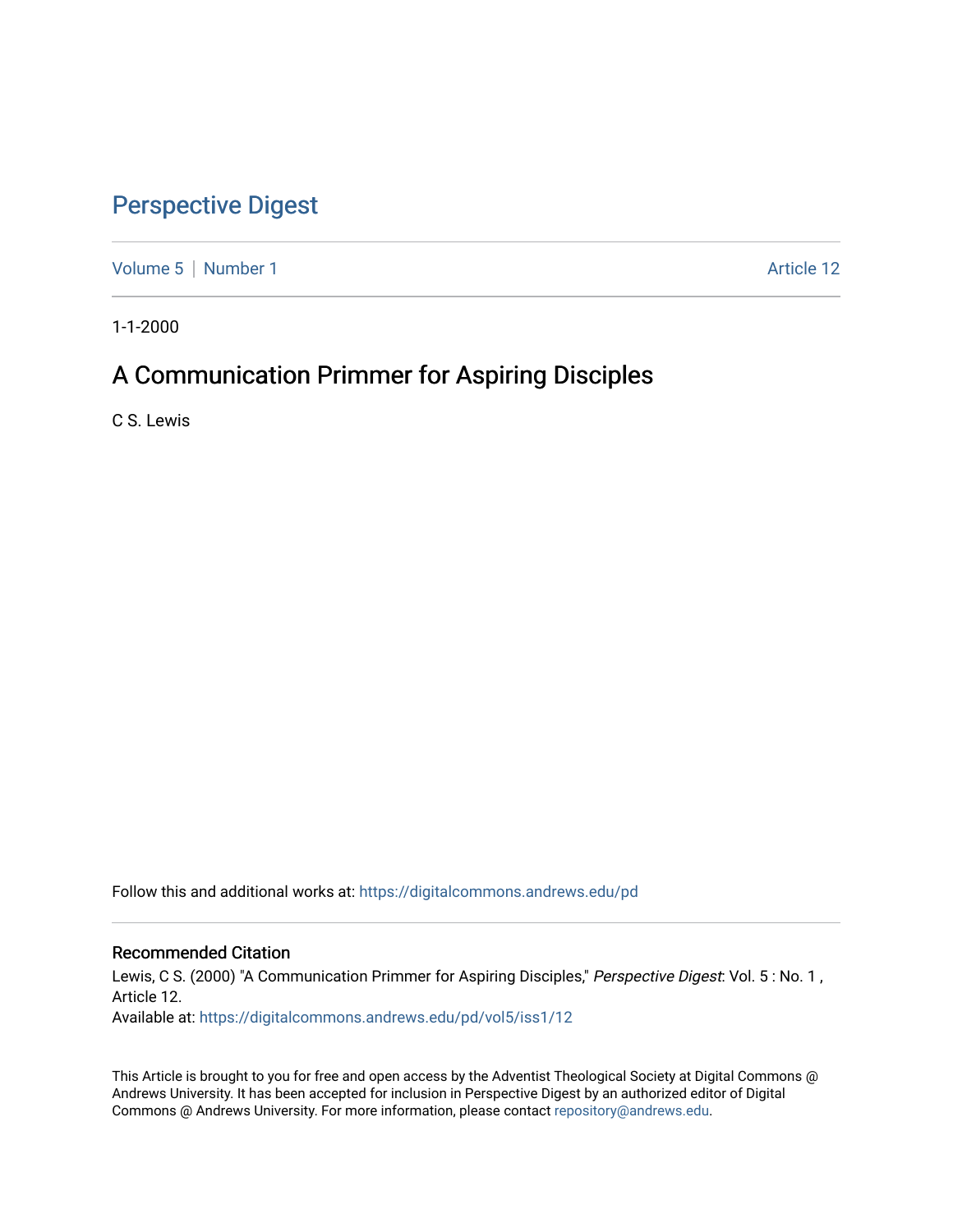## Lewis: A Communication Primmer for Aspiring Disciples

B Y C S S L E W IS

# A COMMUNICATION RR ROR ASPIR

## **To be read by those seriously interested in communicating the gospel in this third millennium**

Il n an essay to church leaders, C.<br>
S. Lewis suggested that in<br>
attempts to reach their country-<br>
men with the gospel, they<br>
should realize "these people are<br>
likely to (1) be very skeptical about<br>
history. (2) distrust a n an essay to church leaders, C. S. Lewis suggested that in attempts to reach their countrymen with the gospel, they should realize "these people are history, (2) distrust ancient texts, and (3) have almost no sense of sin." In a following lecture he listed Christian terms to which secularists give a different meaning. Anyone seriously interested in communicating the gospel meaningfully should study them with care and prayer.

• Atonement. Does not really exist in a spoken modern English,

though it would be recognized as "a religious word." Insofar as it conveys any meaning to the uneducated, I think it means *compensation.* No one word will express to them what Christians mean by *atonement:* You must paraphrase.

• Being. (Noun) Never means merely "entity" in popular speech. Often it means what we should call a "personal being" (e.g., a man said to me, "I believe in the Holy Ghost but I don't think He is a being!").

• Catholic. Means papistical.

•Charity. Means (1) alms, (2) a "charitable organization," or much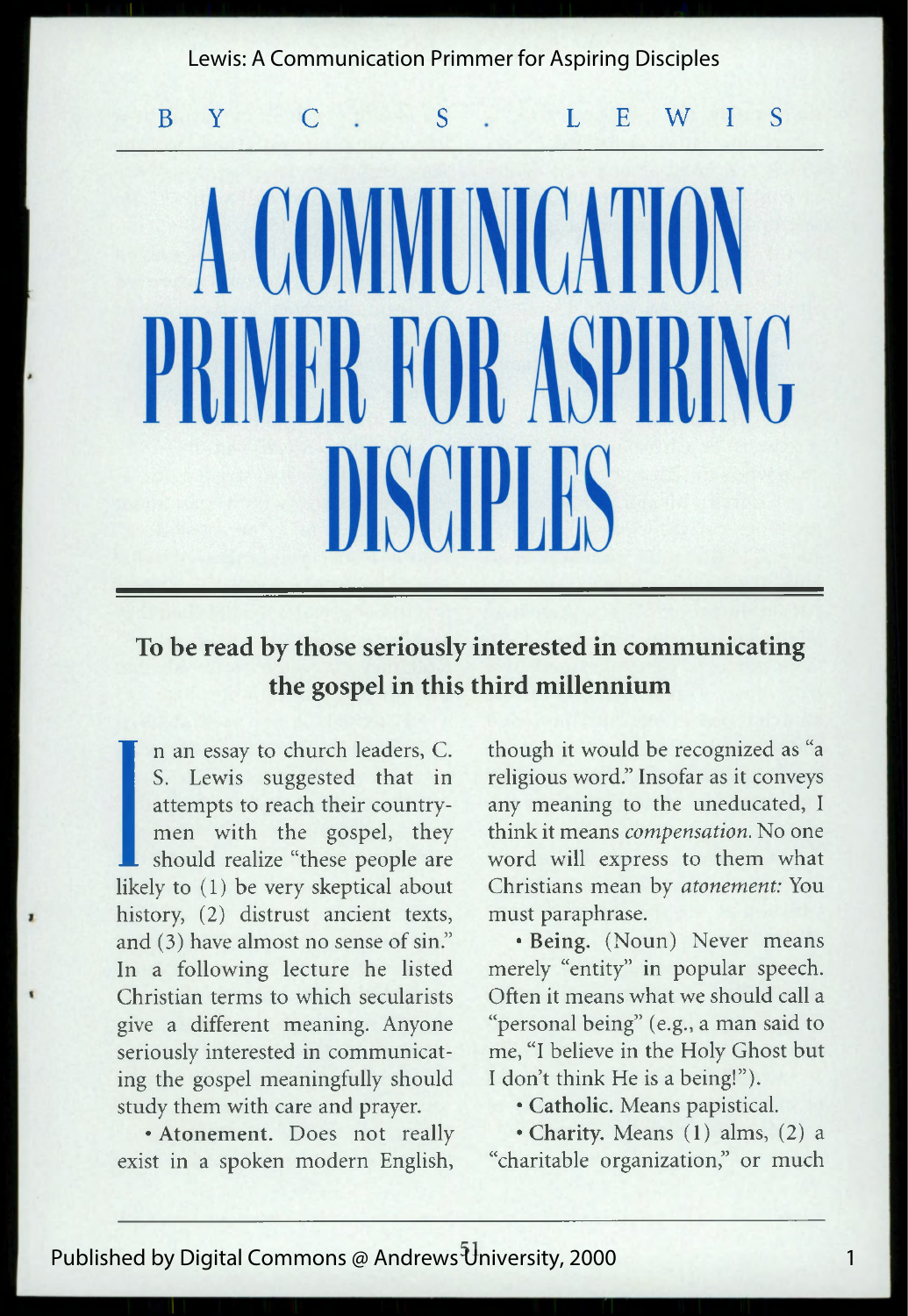more rarely, (3) indulgence (i.e., a "charitable" attitude toward a person is conceived as one that denies or condones his or her sins, not as one that loves the sinner in spite of them).

• Christian. Has come to include almost no idea of *belief*. Usually a vague term of approval. The question "What do you call a Christian?" has been asked of me again and again. The answer they *wish* to receive is "A Christian is a decent chap who's unselfish, etc."

•Church. Means (1) a sacred building, (2) the clergy. Does not suggest to them the "company of all faithful people" (a phrase that occurs in the prayer of "Thanksgiving" at the end of the service of Holy Communion). Generally used in a bad sense. Direct defense of the church is part of our duty, but use of the word *church* where there is no time to defend it alienates sympathy and should be avoided where possible.

• Creative. Now means merely "talented," "original." The idea of Creation in the theological sense is absent from their minds.

• Creature means "beast," "irrational mind." Such an expression as "We are only creatures" would almost certainly be misunderstood.

• Crucifixion, Cross, etc. Centuries of hymnody and religious cant have so exhausted these words that they now very faintly—if at all—convey

the idea of execution by torture. It is better to paraphrase; and, for the same reason, to say *flogged* for New Testament *scourged* (Matt. 27:26; Mark 15:15; John 19:1).

• Dogma. Used by people only in a bad sense to mean "unproved assertion delivered in an arrogant manner"

• Immaculate Conception. In the mouth of an uneducated speaker, *always* means *virgin birth.*

• Morality. Means *chastity.*

• Personal. I had argued for at least 10 minutes with a man about the existence of a "personal devil" before I discovered that *personal* meant to him *corporeal.* I suspect this of being widespread. When they say they don't believe in a "personal" God, they may often mean only that they are not anthropomorphists.

• Potential. When used at all is used in an engineering sense; *never* means "possible."

• Primitive. Means "crude," "clumsy," "unfinished," "inefficient." "Primitive Christianity" would not mean to them at all what it does to you.

• Sacrifice. Has no association with temple or altar. They are familiar with this word only in the journalistic sense ("The nation must be prepared for heavy sacrifices").

• Spiritual. Means primarily *immaterial, incorporeal*, but with serious confusions from the Christian uses of *pneuma* (which means